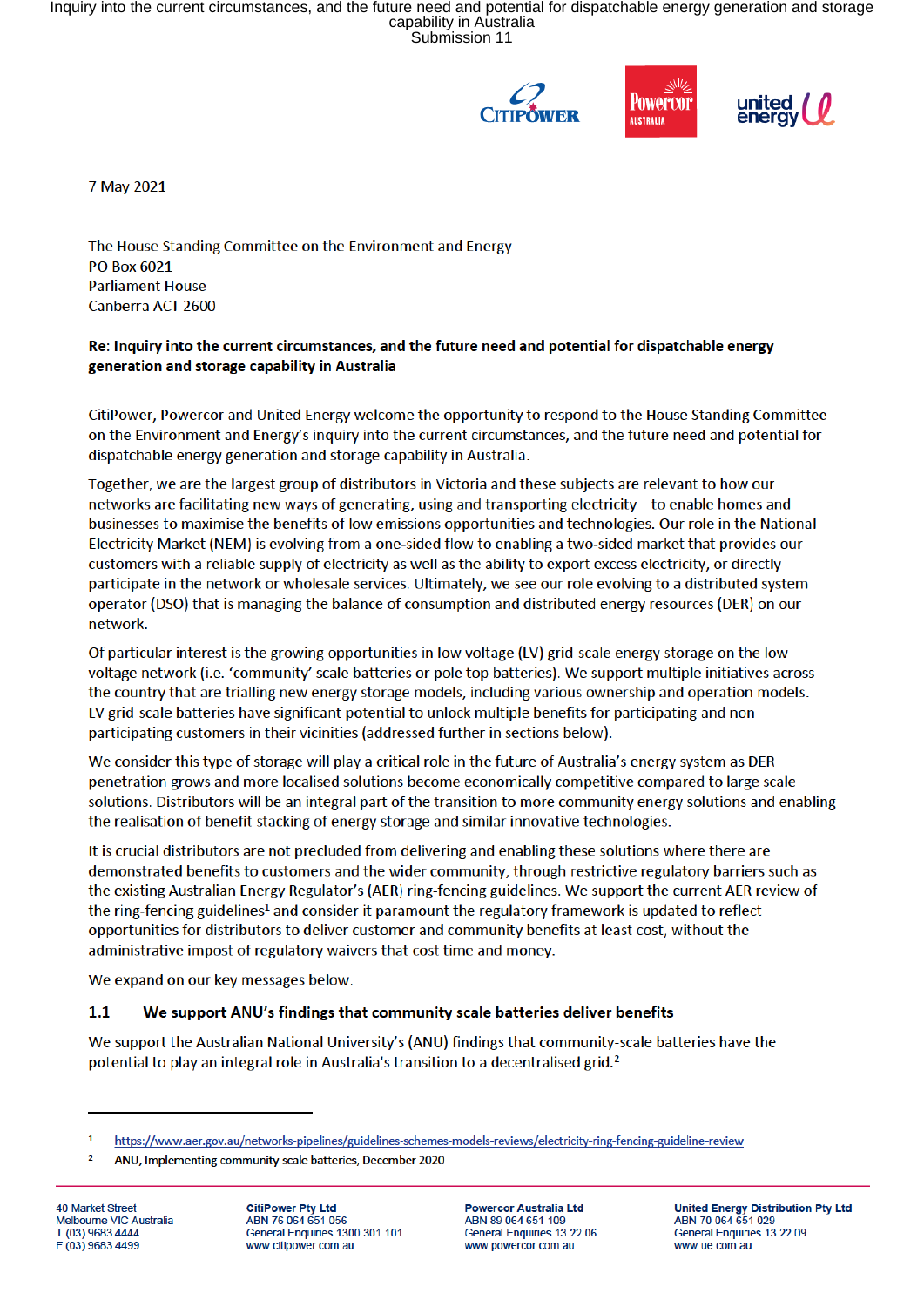As the ANU studies show, the batteries connected on the low-voltage network can be used to defer, or avoid, network augmentation and increase solar hosting capacity. Additionally, as more solar connects on the network, the batteries will be key in addressing minimum demand on the low voltage network, addressing the need at the source whilst minimising the impact on the remainder of the distribution network. Unlike distribution transformers, which can only provide more energy into the network to support increasing load, batteries can increase consumption at times of minimum demand and increase supply at the time of increasing load.

The most important value community batteries provide, that is difficult to extract from other network assets or batteries behind the meter, is provision of storage services for customers who may not have the ability to obtain their own energy storage. As a key facilitator of future possibilities of energy trading among neighbours—which has long been a service customers and communities have been asking for; our customer research shows around two thirds of customers are interested in peer-to-peer trading. As such, the trialling of community batteries is an important step towards empowering consumers in the energy transition and enabling new services that meet customers' expectations.

## **1.2 Distributors are well placed to unlock the full value stack of community batteries**

While the primary intent of community batteries is to enable local energy storage, the most valuable investments will come from value stacking batteries where they can also provide network support services in areas of network constraint, improve customer outcomes and leverage other revenue streams (e.g. wholesale market benefits through aggregators or retailers). This could be areas of constraint due to minimum demand, maximum demand or voltage rises from solar exports.

Optimising network benefits from a community battery requires specialised knowledge of:

- localised LV network constraints, including maximum and minimum demand and power quality constraints. This includes multiple streams of constraint information from tens of thousands of distribution transformers and connected customers
- a deep understanding of the condition of tens of thousands of distribution assets across the network. The condition of the asset is an important factor in determining both the future use of the asset and its ability to work in conjunction with the new technologies introduced on the network
- understanding of the type and sizes of batteries that are best designed for network services (as opposed to services such as fast frequency response, which can shorten the life of the battery).

In addition, it requires an understanding of the rigorous safety and reliability standards under which distributors operate, as well as, the acceptance of duty to deliver to the same standard.

We believe distributors are best placed to determine the most appropriate location and size of the battery that will optimise provision of network services and enable community energy storage. This is important to minimise installations of batteries that may provide a market service but unable to provide meaningful network support.

In cases where distributors own and operate the battery, they are well placed to maintain, repair, and replace the batteries as part of their 'business as usual' processes. Alternatively, the onus of battery maintenance falls on community organisations that may not have practical experience to operate and maintain electricity assets.

## **1.3 The current regulatory framework is limiting and should be made more flexible to enable a faster transition to community storage**

The current regulatory framework prevents distributors from owning and operating a community battery while extracting its full value through secondary markets. Distributors are prevented from directly providing services into the NEM (such as energy and frequency control ancillary services markets), in addition to being prohibited from indirectly facilitating the batteries to compete for competitive services by leasing out spare capacity.